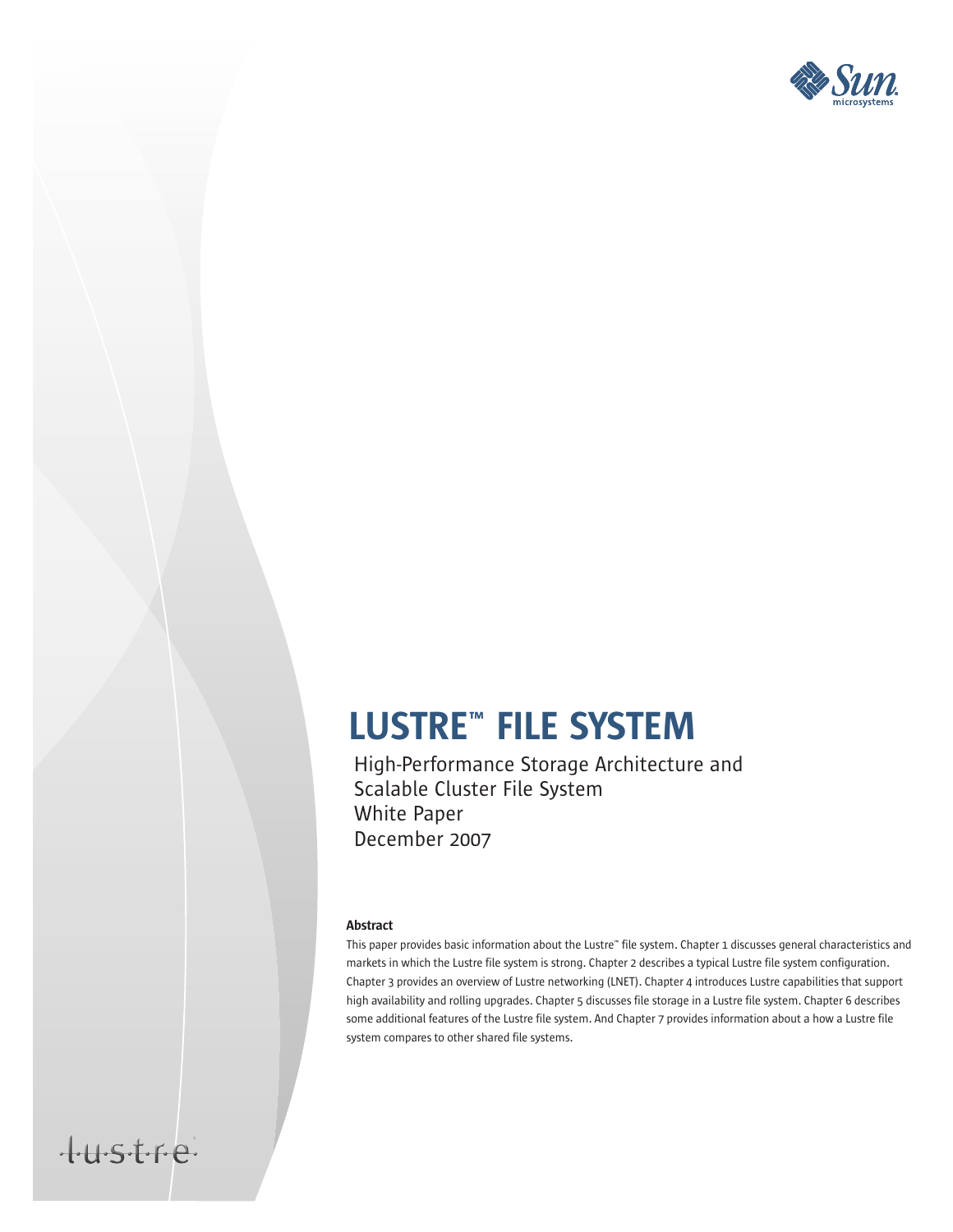## **Table of Contents**

| The Lustre File System Compared to Other Shared File Systems 13 |
|-----------------------------------------------------------------|
|                                                                 |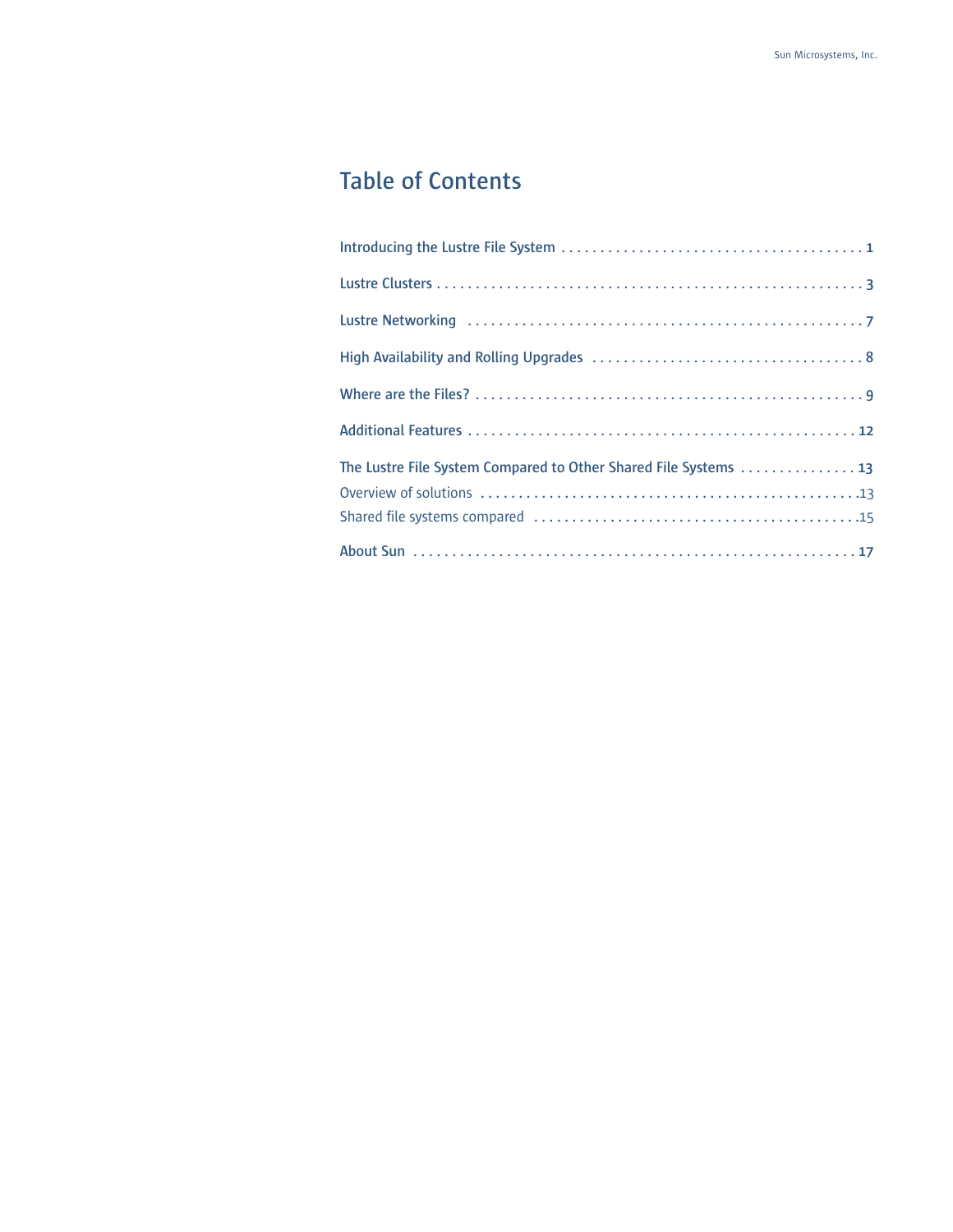#### Chapter 1 **Introducing the Lustre File System**

Lustre is a storage architecture for clusters. The central component is the Lustre file system, a shared file system for clusters. The Lustre file system is currently available for Linux and provides a POSIX-compliant UNIX® file system interface. A complimenting Solaris version is planned for 2008.

The Lustre architecture is used for many different kinds of clusters. It is best known for powering seven of the ten largest high-performance computing (HPC) clusters in the world, with tens of thousands of client systems, petabytes (PB) of storage and hundreds of gigabytes per second (GB/sec) of I/O throughput. Many HPC sites use Lustre as a site-wide global file system, servicing dozens of clusters on an unprecedented scale. IDC lists Lustre as the file system with the largest market share in HPC. (Source: *IDC's HPC User Forum Survey, 2007* HPC Storage and Data Management: User/Vendor Perspectives and Survey Results)

The scalability offered by Lustre deployments has made them popular in the oil and gas, manufacturing, rich media, and finance sectors. Most interestingly, a Lustre file system is used as a general-purpose, datacenter back-end file system at a variety of sites, from Internet service providers (ISPs) to large financial institutions. With upcoming enhancements to wide-area support in Lustre networking (LNET) and storage software, the deployments in these market segments should become even more important.

The scalability of a Lustre file system reduces the need to deploy many separate file systems, such as one for each cluster or, even worse, one for each NFS file server. This leads to profound storage management advantages, for example, avoiding the maintenance of multiple copies of data staged on multiple file systems. Indeed, major HPC datacenters claim that for this reason they require much less aggregate storage with a Lustre file system than with other solutions. Hand in hand with aggregating file system capacity with many servers, I/O throughput is also aggregated and scales with additional servers. Moreover, throughput or capacity can be easily adjusted after the cluster is installed by adding servers dynamically.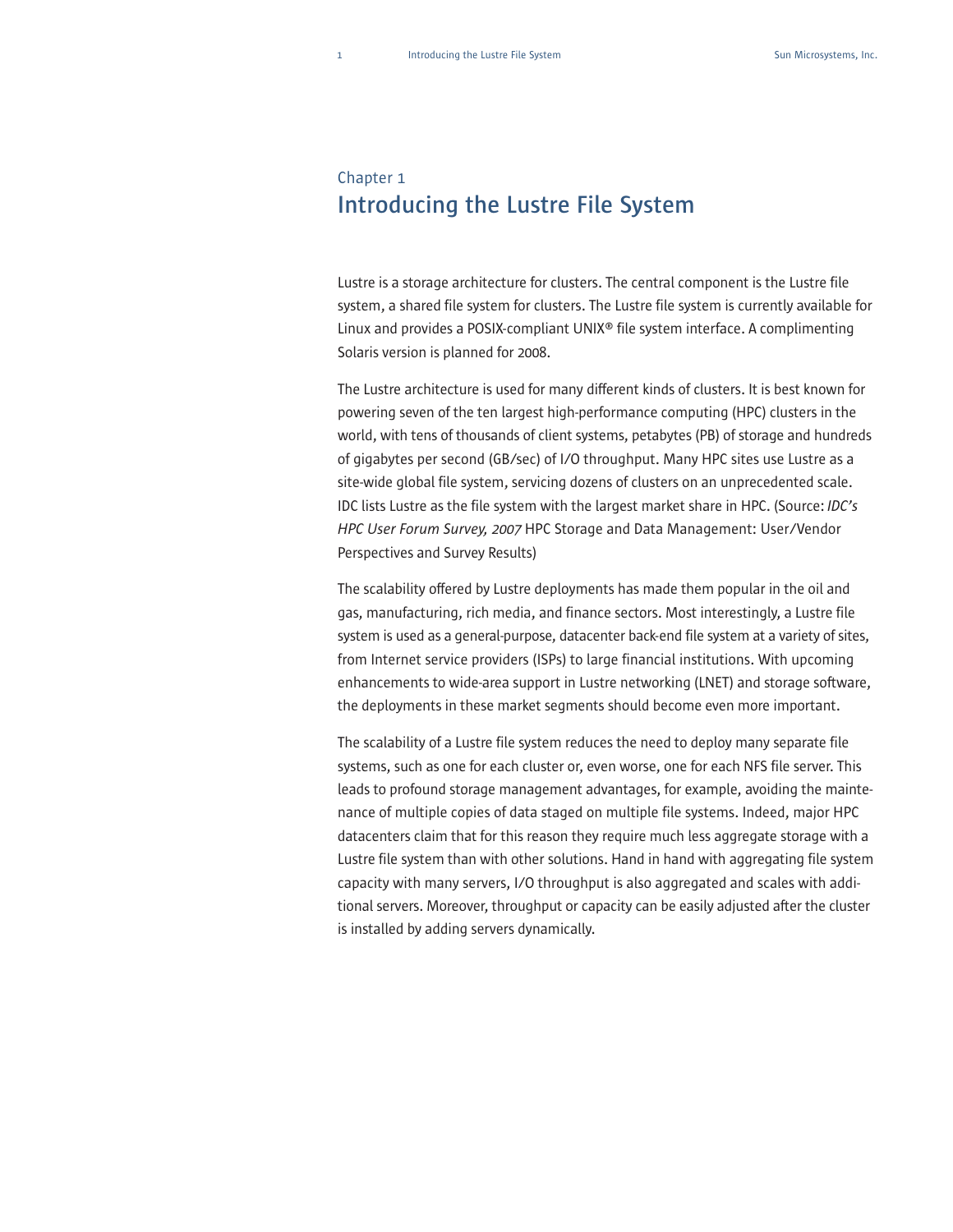Because Lustre software is open source software, it has been adopted by a number of other computing companies and integrated with their offerings. Both Red Hat and Novell (SUSE) offer kernels with Lustre patches for easy deployment. Some 10,000 downloads of Lustre software occur every month. Hundreds of clusters are supported Lustre software, with probably many more unsupported installations.

The Lustre architecture was first developed at Carnegie Mellon University as a research project in 1999. In 2003, Lustre 1.0 was released and was immediately used on many large production clusters with groundbreaking I/O performance. This performance was due in large part to enhancements to the Linux ext3 file system with high-performance enterprise features.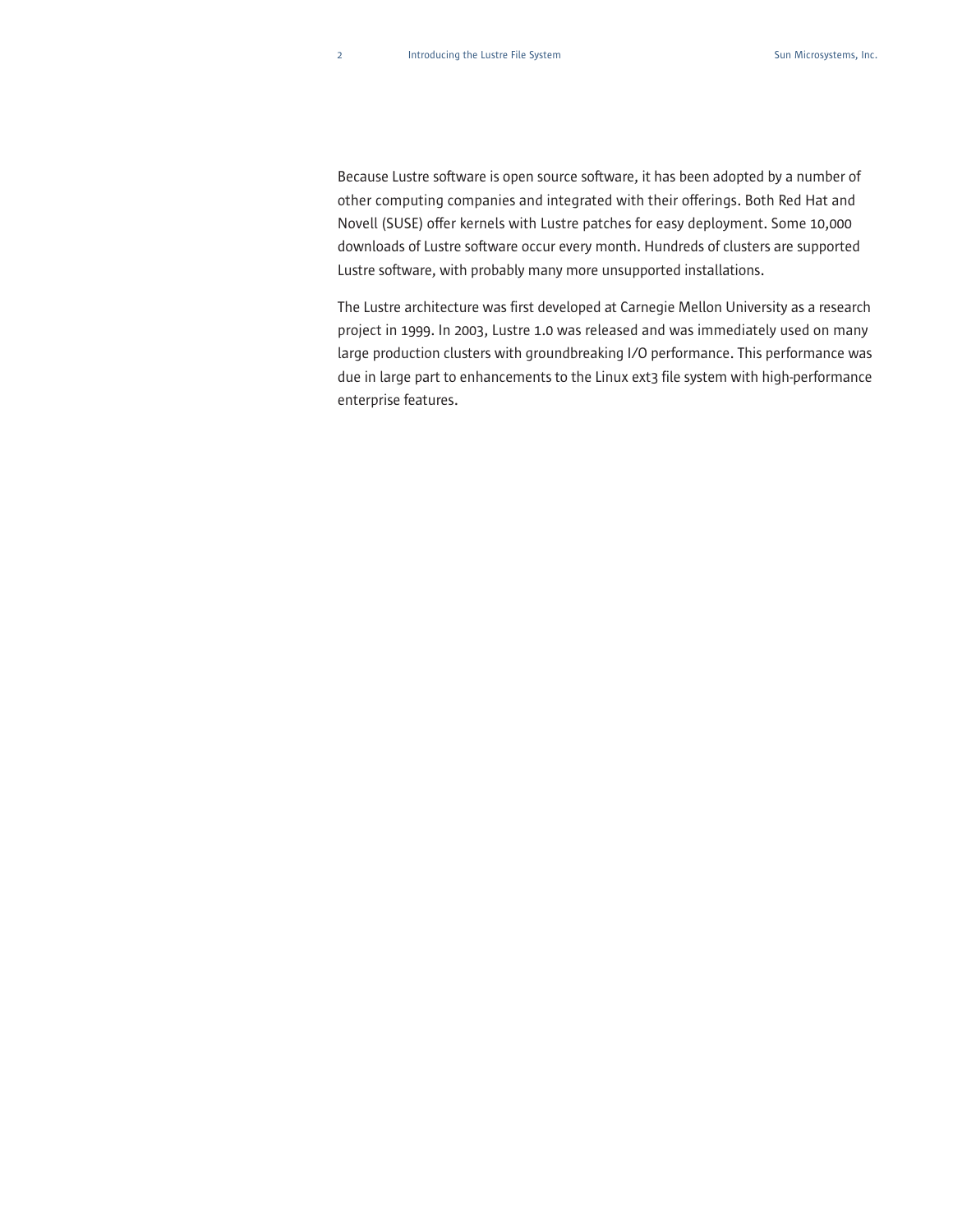### Chapter 2 **Lustre Clusters**

Lustre clusters contain three kinds of systems:

- File system clients, which can be used to access the file system
- Object storage servers (OSS), which provide file I/O service
- Metadata servers (MDS), which manage the names and directories in the file system



*Figure 1. Systems in a Lustre cluster*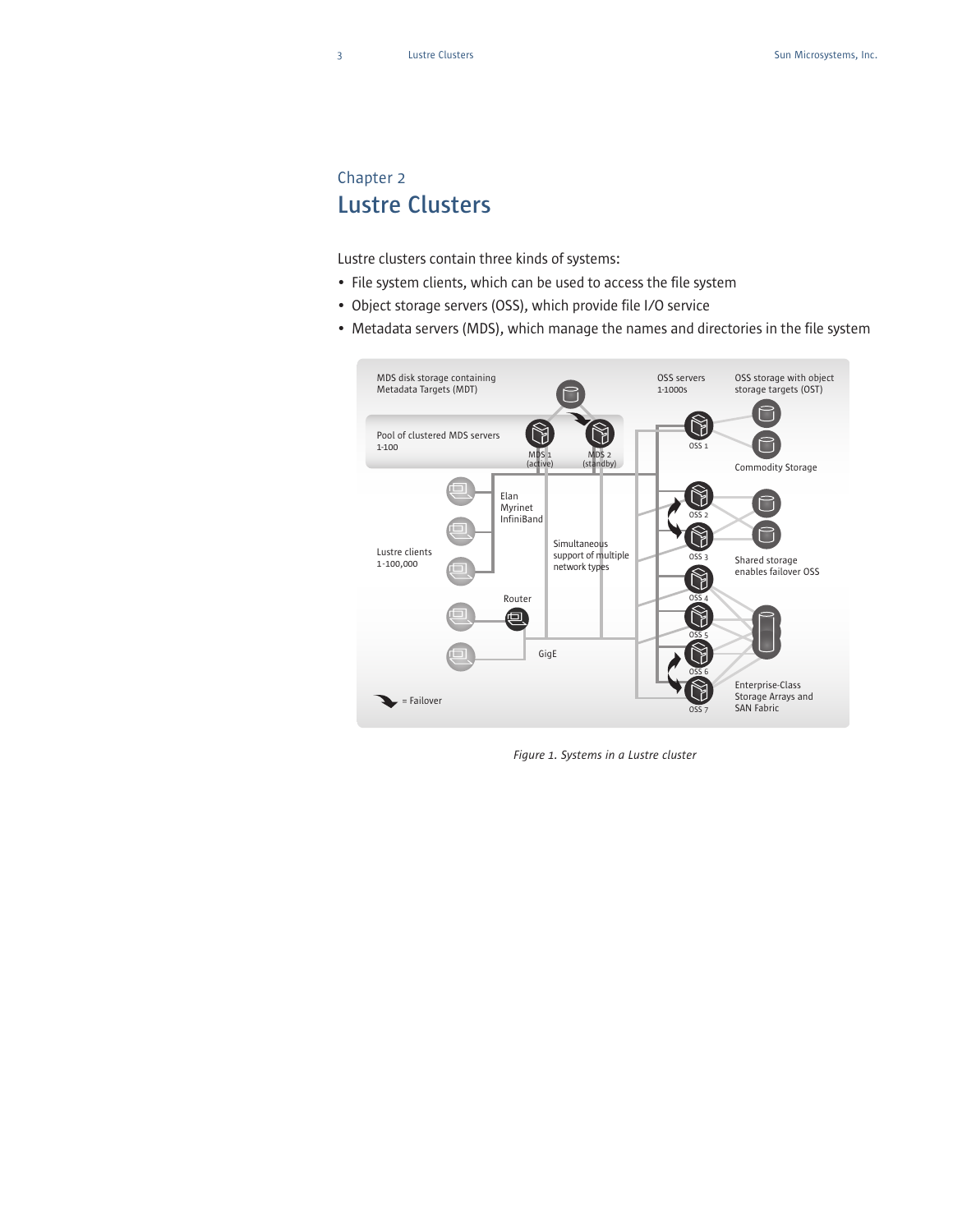|            | Typical number<br>of systems  | Performance                                        | Required<br>attached<br>storage      | <b>Desirable</b><br>hardware<br>characteristics |
|------------|-------------------------------|----------------------------------------------------|--------------------------------------|-------------------------------------------------|
| Clients    | 1-100,000                     | 1 GB/sec I/O,<br>1000 metadata<br>ops              | None                                 | None                                            |
| <b>OSS</b> | $1 - 1000$                    | $500 - 2.5$ GB/sec                                 | File system<br>capacity/OSS<br>count | Good bus<br>bandwidth                           |
| <b>MDS</b> | 2 (in the future<br>$2 - 100$ | 3000-15,000<br>metadata<br>ops/sec<br>(operations) | $1-2\%$ of file<br>system capacity   | Adequate CPU<br>power, plenty of<br>memory      |

The following table shows the characteristics associated with each of the three types of systems.

The storage attached to the servers is partitioned, optionally organized with logical volume management (LVM) and formatted as file systems. The Lustre OSS and MDS servers read, write, and modify data in the format imposed by these file systems. Each OSS can be responsible for multiple object storage targets (OSTs), one for each volume and I/O traffic is load balanced against servers and targets. Depending on the server's hardware, an OSS typically serves between 2 and 25 targets, each target up to 8 terabytes (TB) in size. The capacity of a Lustre file system is the sum of the capacities provided by the targets. An OSS should also balance the network bandwidth between the system network and the attached storage to prevent any network bottlenecks.

For example, 64 OSS servers, each with two 8-TB targets, provide a file system with a capacity of nearly 1 PB<sup>1</sup>. If this system uses 16 1-TB SATA disks, it may be possible to get 50 MB/sec from each drive, providing up to 800 MB/sec of disk bandwidth. If this system is used as a storage back-end with a system network such as InfiniBand, which supports a similar bandwidth, then each OSS could provide 800 MB/sec of end-to-end I/O throughput. It is important to note that the OSS must provide inbound and outbound bus throughput of 800 MB/sec simultaneously. The cluster could see aggregate I/O bandwidth of 64x800, or about 50 GB/sec. The architectural constraints described here are simple, however, in practice, extremely careful hardware selection, benchmarking and integration are required to obtain such results, which are tasks best left to experts.

<sup>1.</sup> Future Lustre file systems may feature server network striping (SNS). At that time, the file system capacity will be reduced according to the underlying RAID pattern used by SNS in that deployment.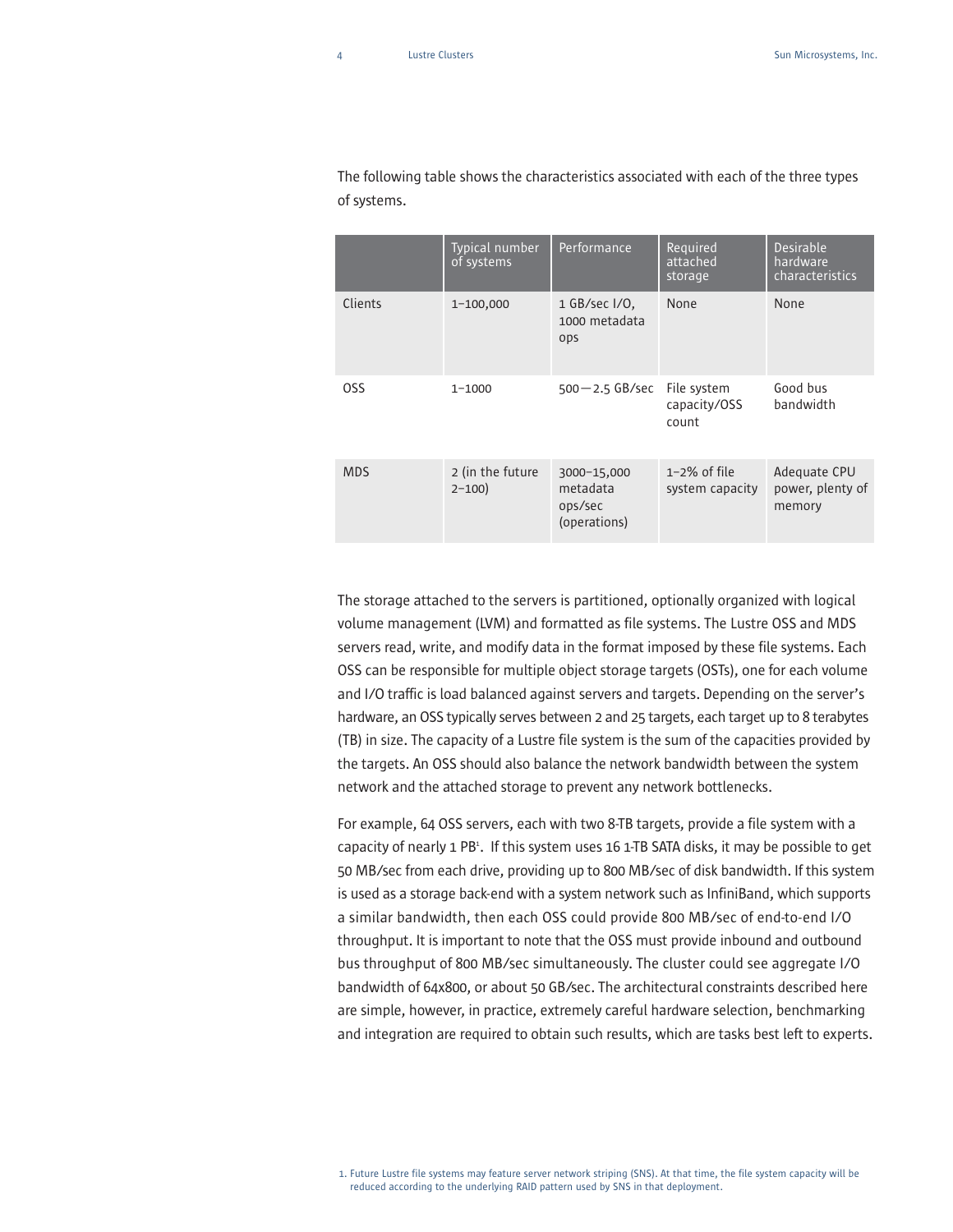Often OSS servers do not use internal drives, but instead use a storage array attached over Fibre Channel (FC) or Serial Attached SCSI (SAS) connections. In each case, hardware or software RAID is desirable with RAID 5 or RAID 6 striping patterns. OSS memory is used for caching read-only files and, in some cases, dirty data from writes. The CPU utilization of the OSS is currently minimal when Remote Direct Memory Access (RDMA) capable networks are used (all networks are RDMA capable except TCP/IP). In the future, CPU utilization will increase as hardening of the disk file system is implemented. Software RAID 5 consumes about one processor core for every 300 MB/sec.

In a Lustre file system, storage is only attached to the server nodes, not to the client nodes. If failover capability is desired, storage must be attached to multiple servers. In all cases, the use of storage area networks (SANs) with expensive switches can be avoided because point-to-point connections between the servers and the storage arrays will normally provide the simplest and best attachments.

For the MDS nodes, the same considerations hold. Storage must be attached for Lustre metadata, for which 1–2 percent of the file system capacity is adequate. However, the data access pattern for MDS storage is quite different from the OSS storage: the former is a metadata access pattern with many seeks and read-and-write operations of small amounts of data, while the latter is an I/O access pattern, which typically involves large data transfers. High throughput to the MDS storage is not important. Therefore, it is recommended that a different type of storage be used for the MDS, for example FC or SAS drives, which provide much lower seek times. Moreover, for low levels of I/O, the RAID 5 and 6 patterns are very nonoptimal, and a RAID 0+1 pattern yields much better results. Lustre uses journaling file system technology on the targets, and for a MDS, an approximately 20-percent performance gain can sometimes be obtained by placing the journal on a separate device. The MDS typically requires CPU power, and at least four processor cores are recommended.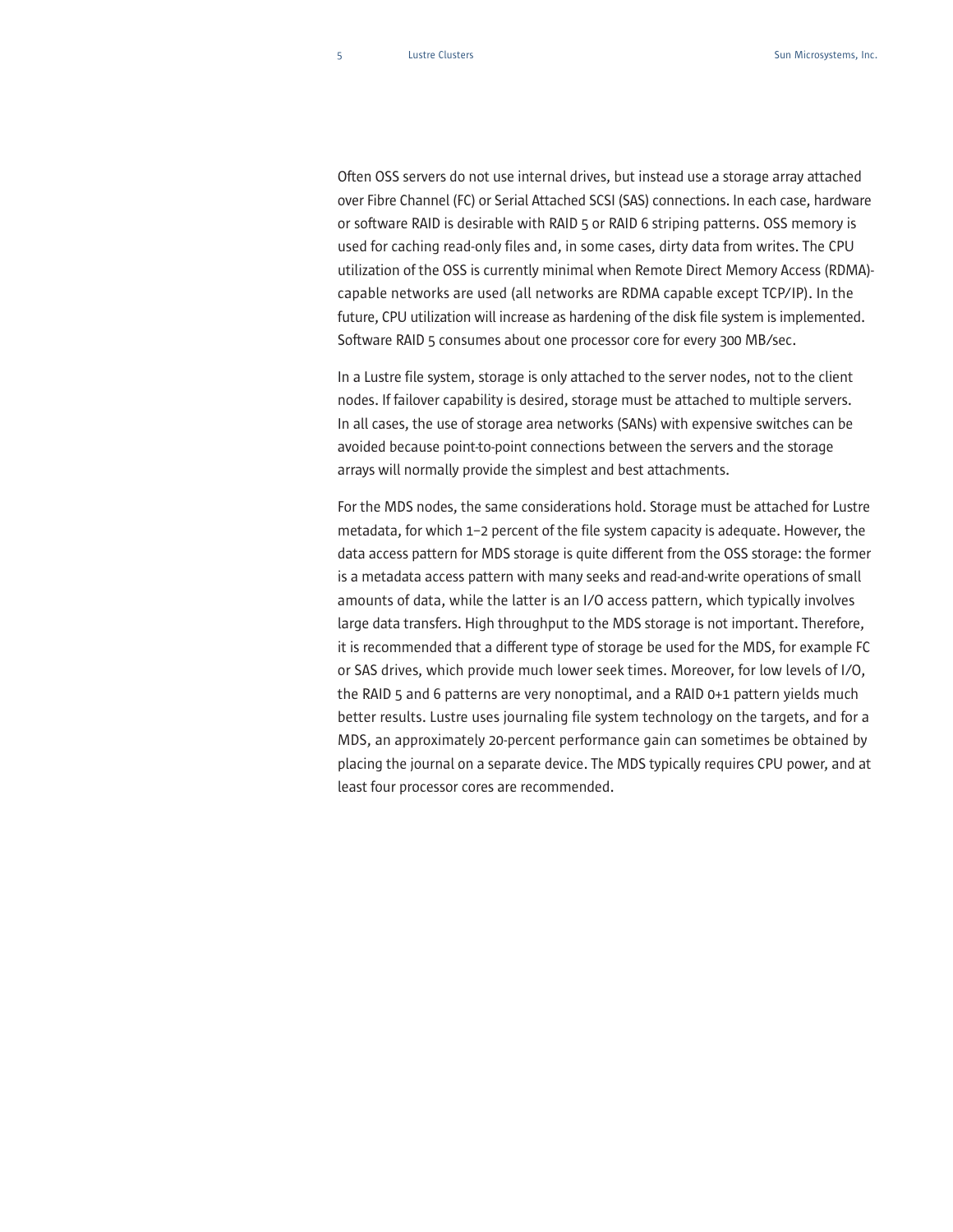Lustre file systems are easy to configure. First, the Lustre software is installed, then the MDT and OST partitions are formatted using the standard UNIX mkfs command. Next, the volumes carrying the Lustre file system targets are mounted on the server nodes as local file systems. Finally, the Lustre client systems are mounted in a way very similar to NFS mounts. Figure 2 shows the configuration commands for the cluster shown in Figure 3.

```
On the MDS mds.your.org@tcp0:
```
mkfs.lustre --mdt --mgs --fsname=large-fs /dev/sdamount -t lustre /dev/sda /mnt/mdt

#### On OSS1:

mkfs.lustre --ost --fsname=large-fs --mgsnode=mds.your. org@tcp0 /dev/sdb mount -t lustre /dev/sdb /mnt/ost1

#### On OSS2:

mkfs.lustre --ost --fsname=large-fs --mgsnode=mds.your. org@tcp0 /dev/sdc mount -t lustre /dev/sdc /mnt/ost2

On clients:

mount -t lustre mds.your.org:/large-fs /mnt/lustre-client



*Figure 2. Lustre configuration commands*

*Figure 3. A simple Lustre cluster*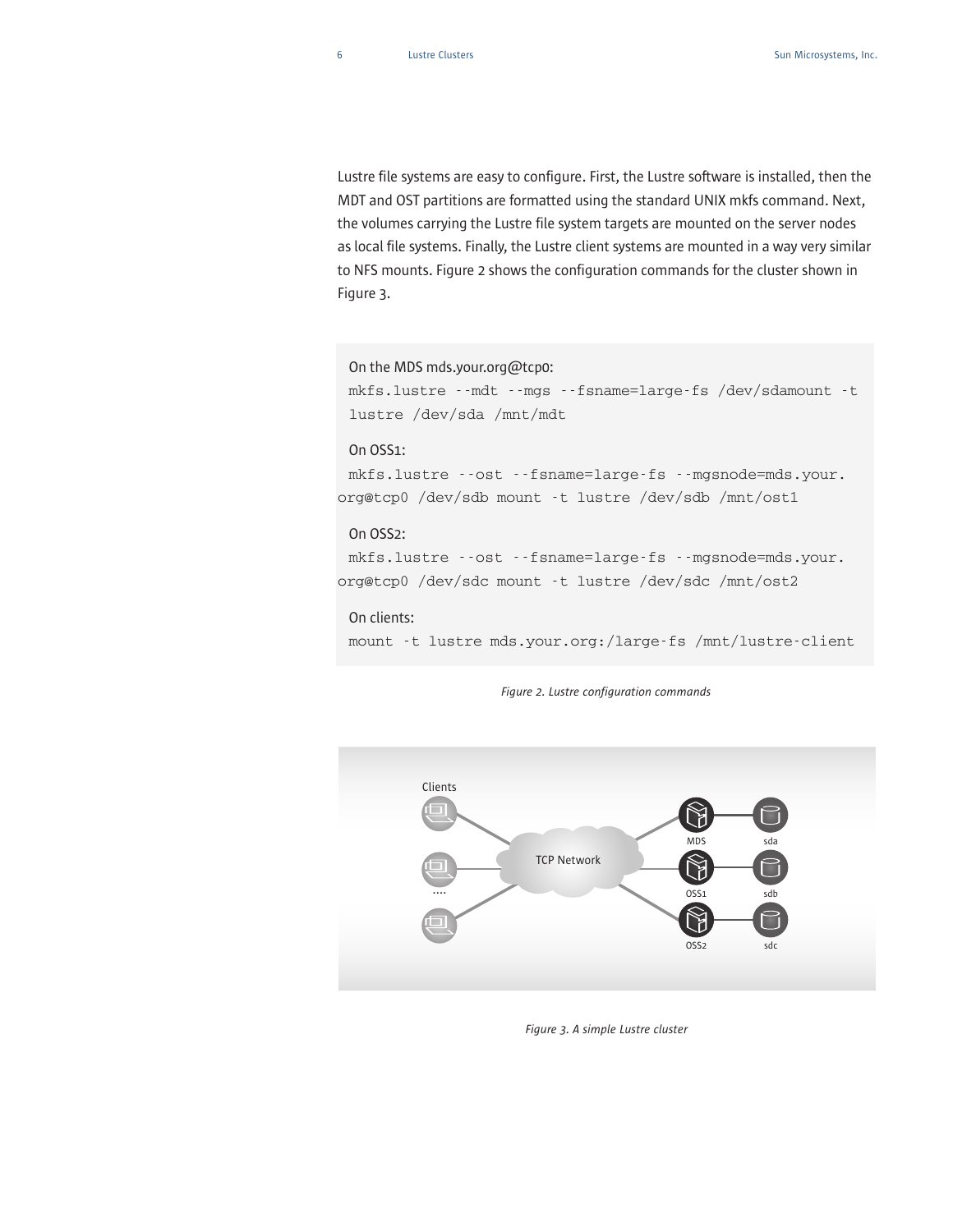### Chapter 3 **Lustre Networking**

In a cluster with a Lustre file system, the system network is the network connecting the servers and the clients. The disk storage behind the MDS and OSS servers in a Lustre file system is connected to these servers using traditional SAN technologies, but this SAN does not extend to the Lustre client systems and typically does not require SAN switches. LNET is only used over the system network, where it provides all communication infrastructure required by the Lustre file system.

Key features of LNET include:

- RDMA, when supported by underlying networks such as Elan, Myrinet, and InfiniBand
- Support for many commonly used network types such as InfiniBand and IP
- High-availability and recovery features enabling transparent recovery in conjunction with failover servers
- Simultaneous availability of multiple network types with routing between them

The performance of LNET is extremely high. It is common to see end-to-end throughput over GigE networks in excess of 110 MB/sec, InfiniBand double data rate (DDR) links reach bandwidths up to 1.5 GB/sec, and 10GigE interfaces provide end-to-end bandwidth of over 1 GB/sec.

LNET has numerous other features offering rich choices for deployments. These are discussed in the *Lustre Networking* white paper.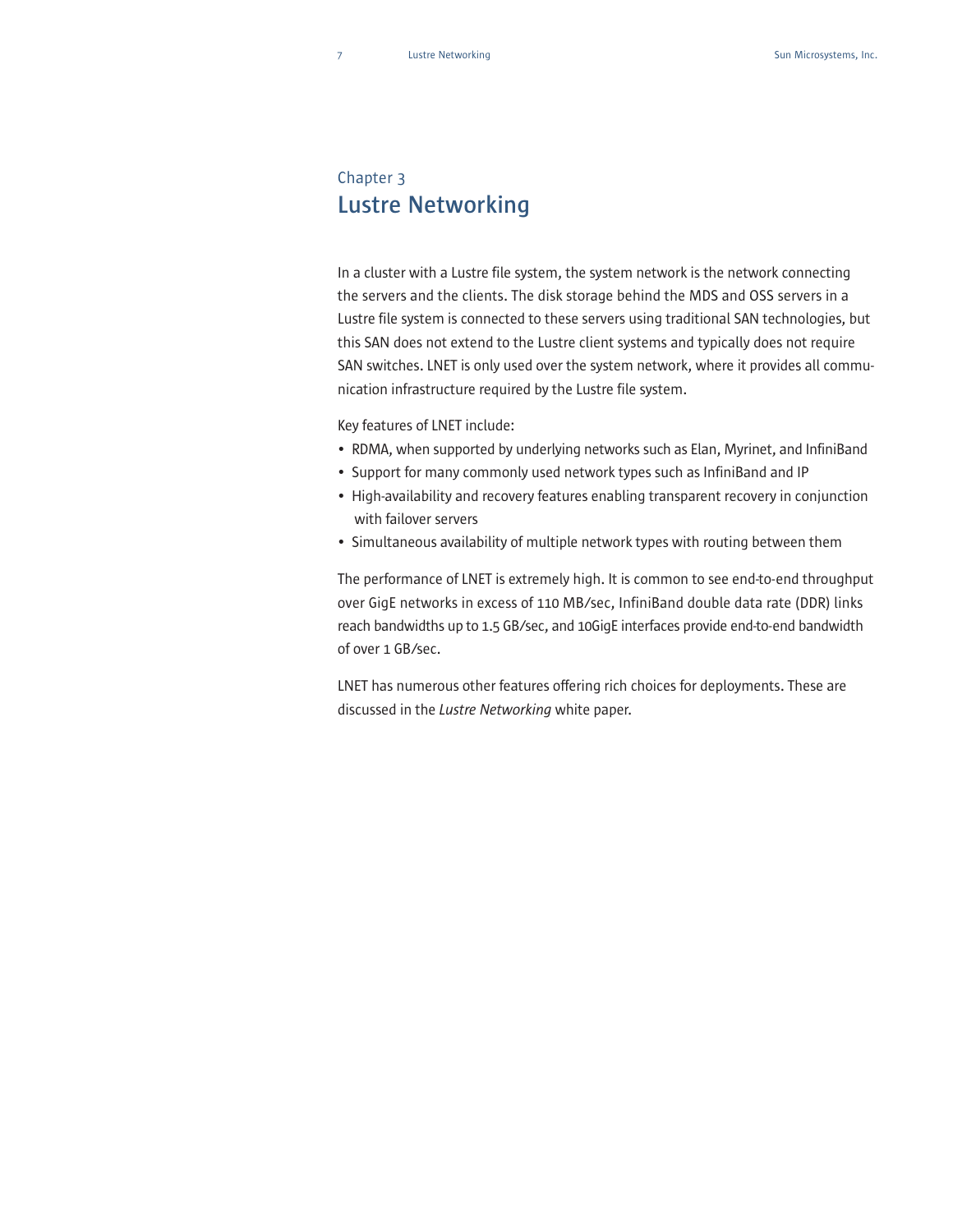### Chapter 4 **High Availability and Rolling Upgrades**

Servers in a cluster are often equipped with an enormous number of storage devices and serve anywhere from dozens to tens of thousands of clients. A cluster file system should handle server reboots or failures transparently through a high-availability mechanism such as failover. When a server fails, applications should merely perceive a delay in the execution of system calls accessing the file system.

The absence of a robust failover mechanism can lead to hanging or failed jobs, requiring restarts and cluster reboots, which are extremely undesirable. The Lustre failover mechanism delivers call completion that is completely application transparent.

A robust failover mechanism, in conjunction with software that offers interoperability between versions, is needed to support rolling upgrades of file system software on active clusters. The Lustre recovery feature allows servers to be upgraded without the need to take the system down. The server is simply taken offline, upgraded, and restarted (or failed over to a standby server prepared with the new software). All active jobs continue to run without failures, merely experiencing a delay.

Lustre MDS servers are configured as an active/passive pair, while OSS servers are typically deployed in an active/active configuration that provides redundancy without extra overhead, as shown in Figure 4. Often, the standby MDS is the active MDS for another Lustre file system, so there are no nodes idle in the cluster.



*Figure 4. Lustre failover configurations for OSS and MDS servers*

Although a file system checking tool  $(1fsck)$  is provided for disaster recovery, journaling and sophisticated protocols resynchronize the cluster within seconds, without the need for a lengthy fsck. Sun guarantees version interoperability between successive minor versions of the Lustre software. As a result, the Lustre failover capability is now regularly used to upgrade the software without cluster downtime.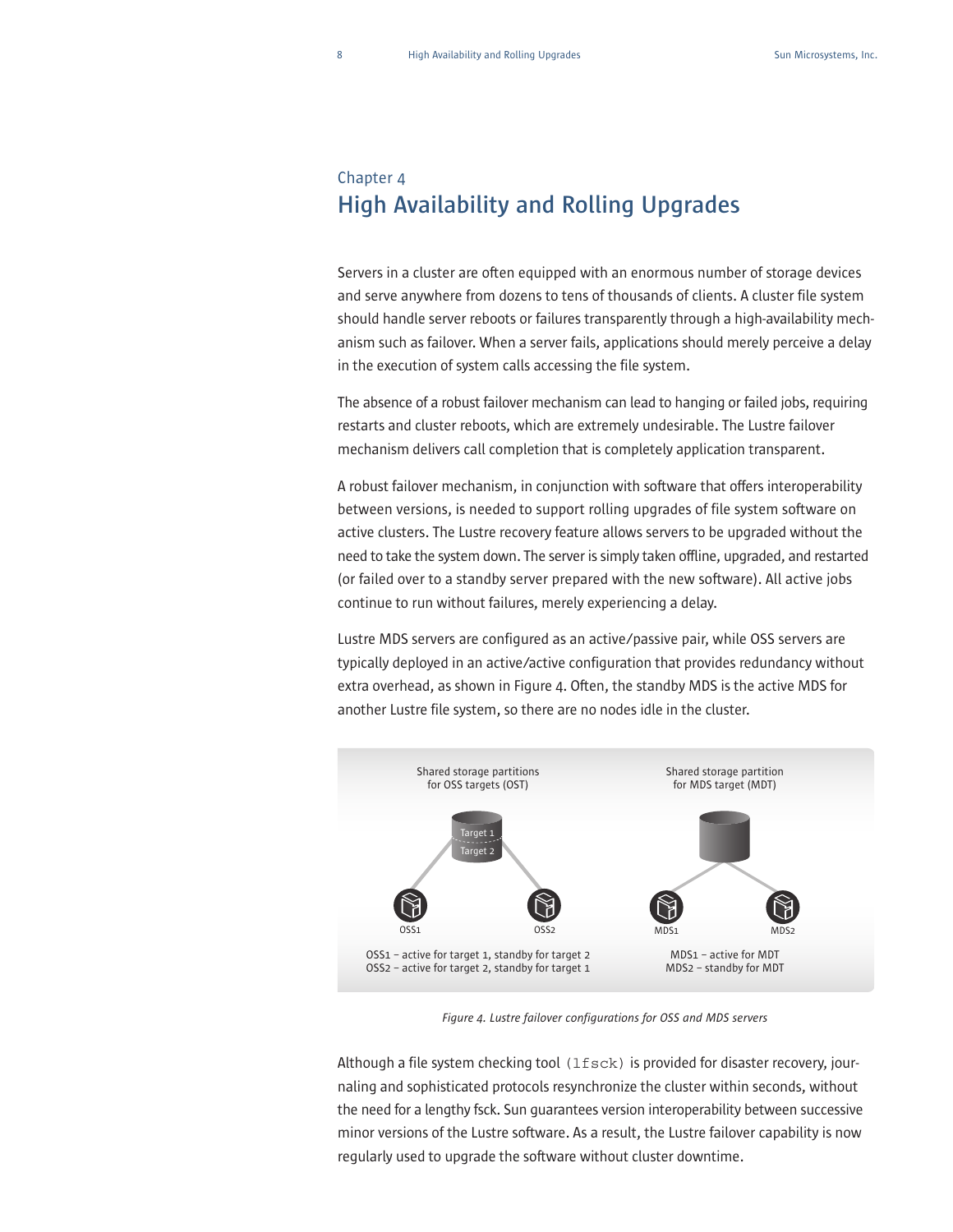### Chapter 5 **Where Are the Files?**

Traditional UNIX disk file systems use inodes, which contain lists of block numbers where the file data for the inode is stored. Similarly, one inode exists on the MDT for each file in the Lustre file system. However, in the Lustre file system, the inode on the MDT does not point to data blocks, but instead points to one or more objects associated with the files. This is illustrated in Figure 5.



*Figure 5. MDS inodes point to objects; ext3 inodes point to data*

These objects are implemented as files on the OST file systems and contain file data. Figure 6 shows how a file open operation transfers the object pointers from the MDS to the client when a client opens the file, and how the client uses this information to perform I/O on the file, directly interacting with the OSS nodes where the objects are stored.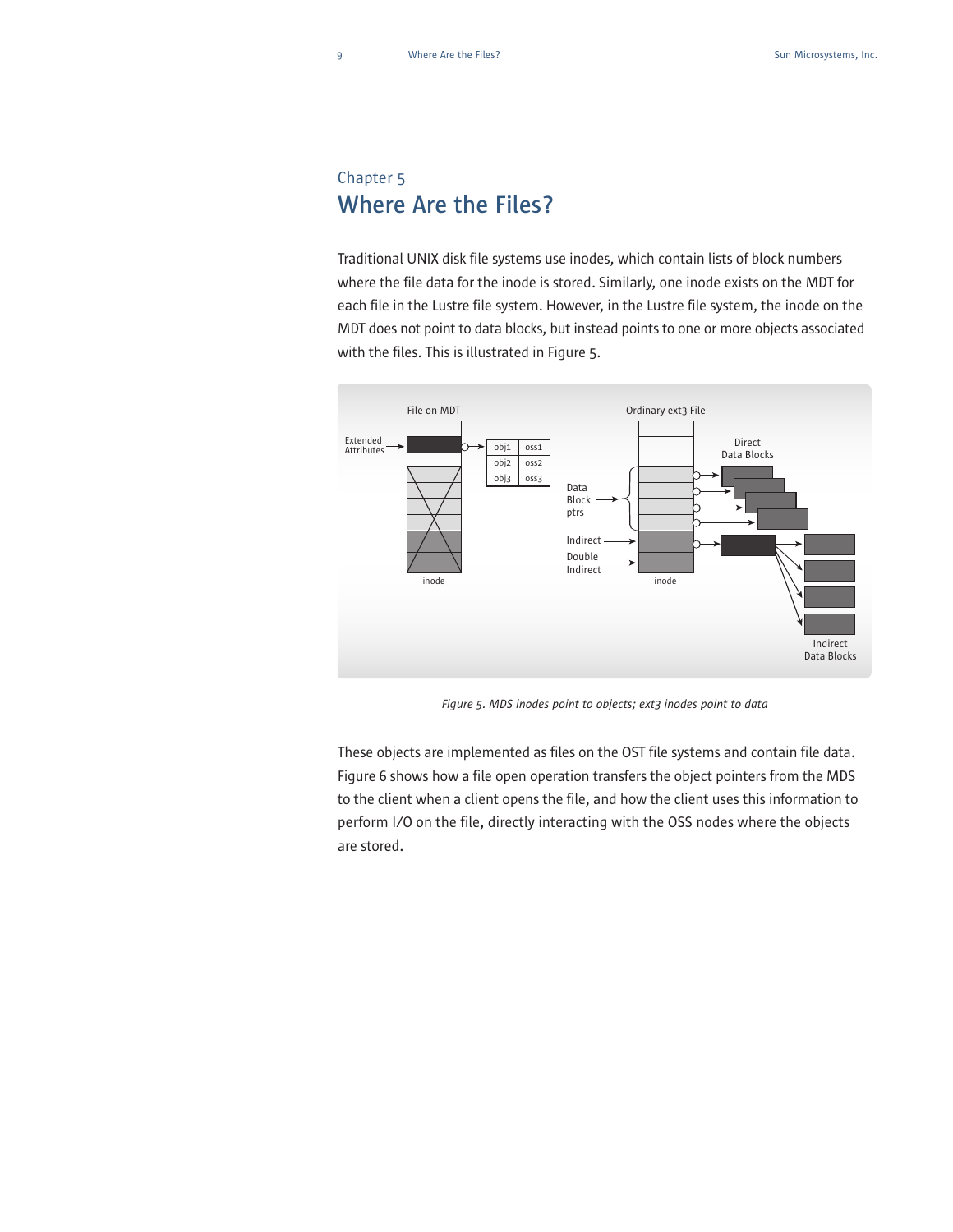

*Figure 6. File open and file I/O in the Lustre file system*

If only one object is associated with an MDS inode, that object contains all the data in that Lustre file. When more than one object is associated with a file, data in the file is "striped" across the objects.

Before exploring striping, some benefits from this arrangement are already clear. The capacity of a Lustre file system equals the sum of the capacities of the storage targets. The aggregate bandwidth available in the file system equals the aggregate bandwidth offered by the OSS servers to the targets. Both capacity and aggregate I/O bandwidth scale simply with the number of OSS servers.

Striping allows parts of files to be stored on different OSTs as shown in Figure 7. A RAID 0 pattern, in which data is striped across a certain number of objects, is used; the number of objects is called the stripe\_count. Each object contains chunks of data. When the chunk being written to a particular object exceeds the stripe\_size, the next chunk of data in the file is stored on the next target.



*Figure 7. Files striped with a stripe count of 2 and 3 with different stripe sizes*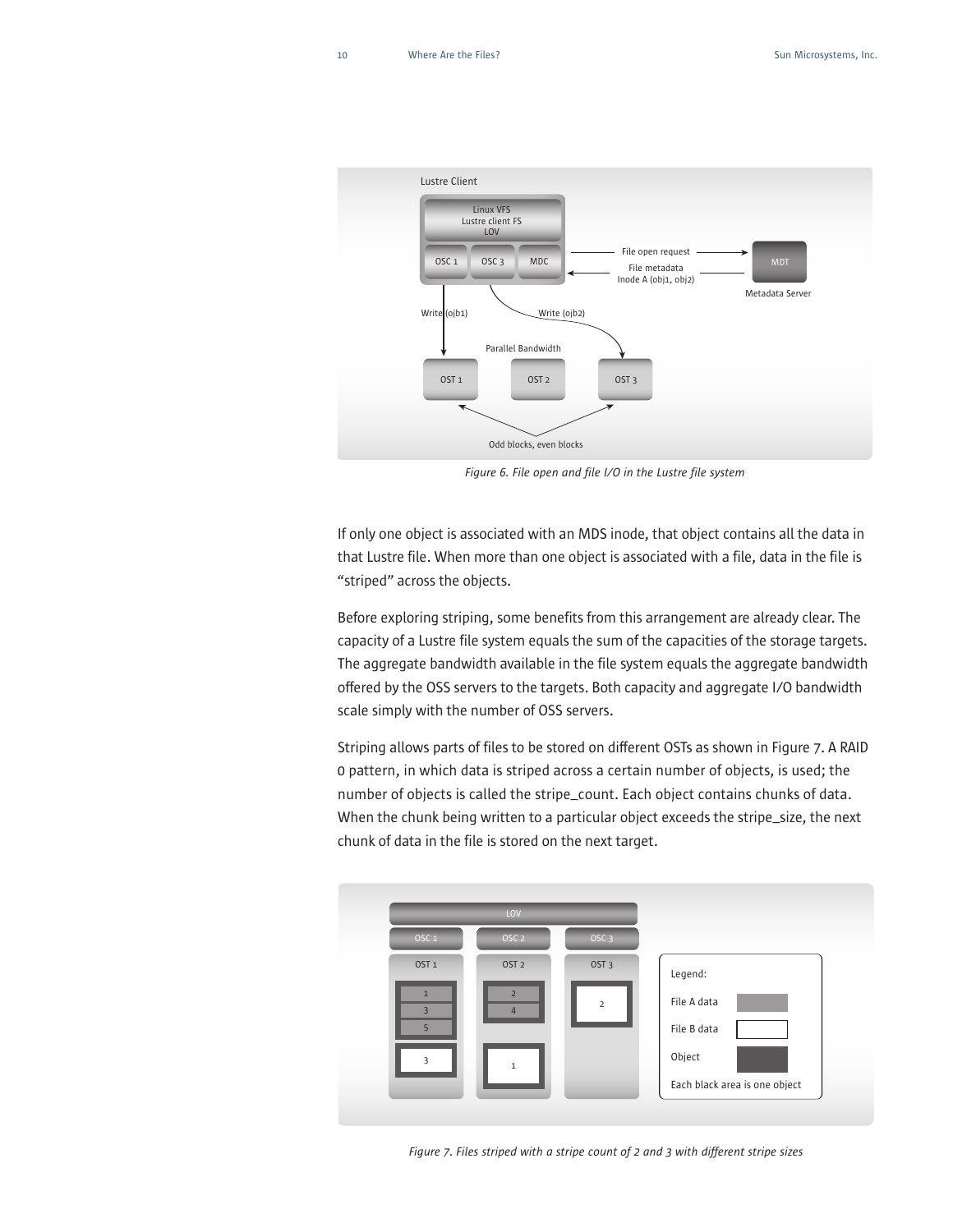Working with stripe objects leads to interesting behavior. For example, Figure 8 shows a rendering application in which each client node renders one frame. The application uses a shared file model where the rendered frames of the movie are written into one file. The file that is written can contain interesting patterns, such as objects without any data. Objects can also have sparse sections into which client 6 has written data, as shown in the third object in Figure 8.



*Figure 8. A compute application rendering a movie file with three objects*

Striping of files presents several benefits. For example, maximum file size is not limited by the size of a single target. In fact, Lustre software can stripe files over up to 160 targets, and each target can support a maximum disk use of 8 TB by a file. This leads to a maximum disk use of 1.48 PB by a file in a Lustre file system. While this may seem enormous, some customers have applications that write 100-TB files. The maximum file size is much larger (2^64 bytes), but the file cannot have more than 1.48 PB of allocated data; hence, a file larger than 1.48 PB must have many sparse sections. While a single file can only be striped over 160 targets, Lustre file systems have been built with almost 5000 targets, which is enough to support a 40-PB file system.

Another benefit of striped files is that the I/O bandwidth to a single file is the aggregate I/O bandwidth to the objects in a file, and this can be as much as the bandwidth of up to 160 servers.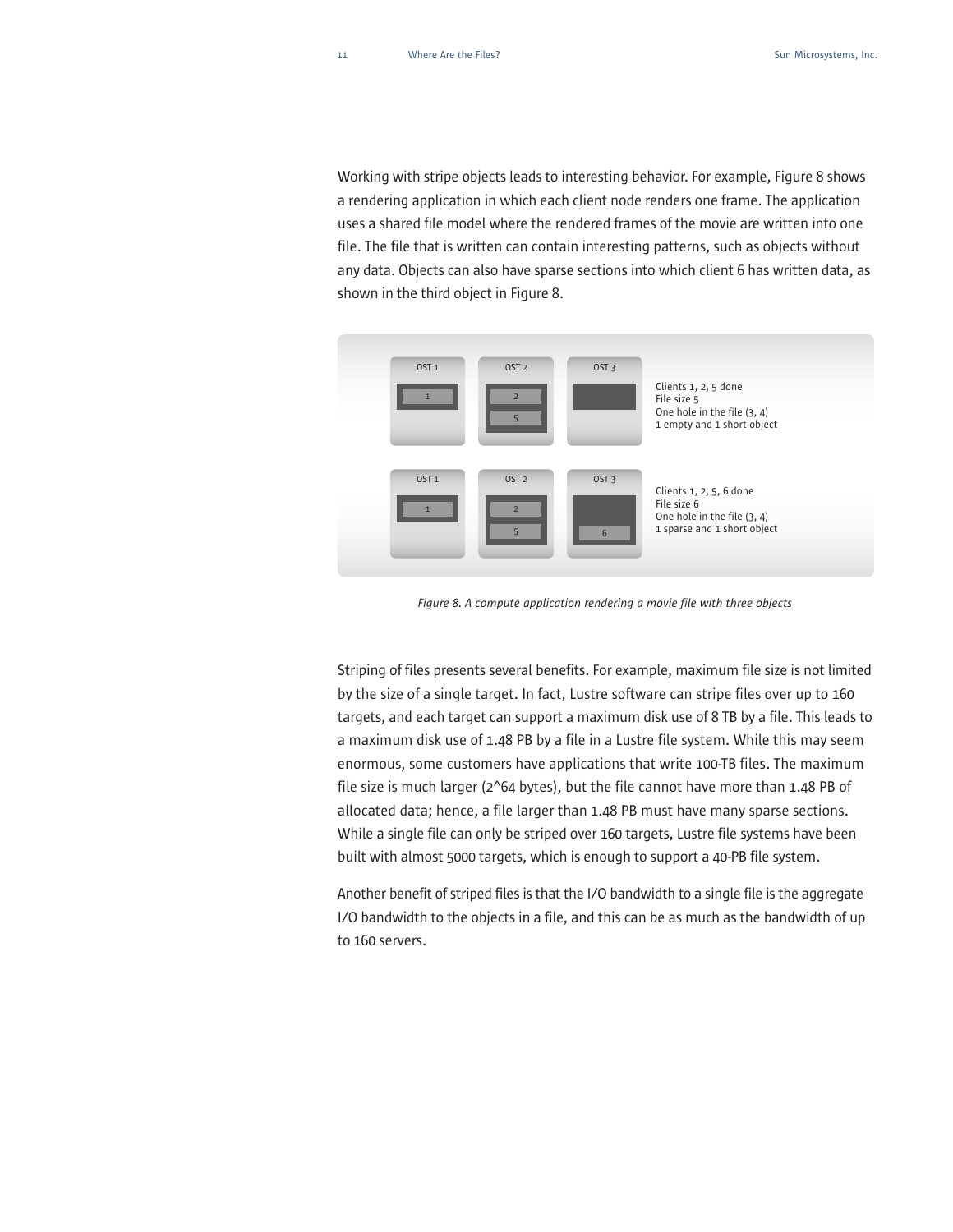#### Chapter 6 **Additional Features**

This section discusses some additional features of the Lustre file system.

**Interoperability** — The Lustre file system runs on many CPU architectures (Intel Architecture 32-bit/64-bit, x86/x64, and PowerPC), and clients and servers are interoperable between these platforms. Moreover, Lustre software strives to provide interoperability between adjacent software releases. Versions 1.4.X (X>7) and version 1.6.0 can interoperate when clients and servers are mixed. However, future Lustre releases may require "server first" or "all nodes at once" upgrade scenarios.

**Access control list (ACL)** — The Lustre security model is currently that of a UNIX file system, enhanced with POSIX ACLs. A few additional noteworthy features available today include root squash and connecting from privileged ports only.

**Quota** — User and group quotas are available for the Lustre system.

**OSS addition** — The capacity of a Lustre file system and the aggregate cluster bandwidth can be increased without interrupting any operations by adding a new OSS with OSTs to the cluster.

**Controlled striping**— The default stripe count and stripe size can be controlled in various ways. The file system has a default setting that is determined at format time. Directories can be given an attribute so that all files under that directory (and recursively under any subdirectory) have a striping pattern determined by the attribute. Finally, utilities and application libraries are provided to control the striping of an individual file at creation time.

**Snapshots** — Ultimately, the Lustre file servers use volumes attached to the server nodes. Lustre software comes with a utility to create a snapshot of all volumes using LVM snapshot technology and to group the snapshots together in a snapshot file system that can be mounted with the Lustre system.

**Backup tools** — The Lustre 1.6 file system comes with two tools to support backups. One is a file scanner that can scan file systems very fast to find files modified from a certain point in time. The utility provides a list of path names of modified files that can be processed in parallel by other utilities, such as rsync, using multiple clients. The second utility is a modified version of the star utility, which can back up and restore Lustre stripe information.

Many current and future features are described in the Lustre roadmap and documented in the Lustre Operations Manual. Of these features, some are planned to be delivered during the coming year, while others are further out. For more details, visit www.sun.com/lustre.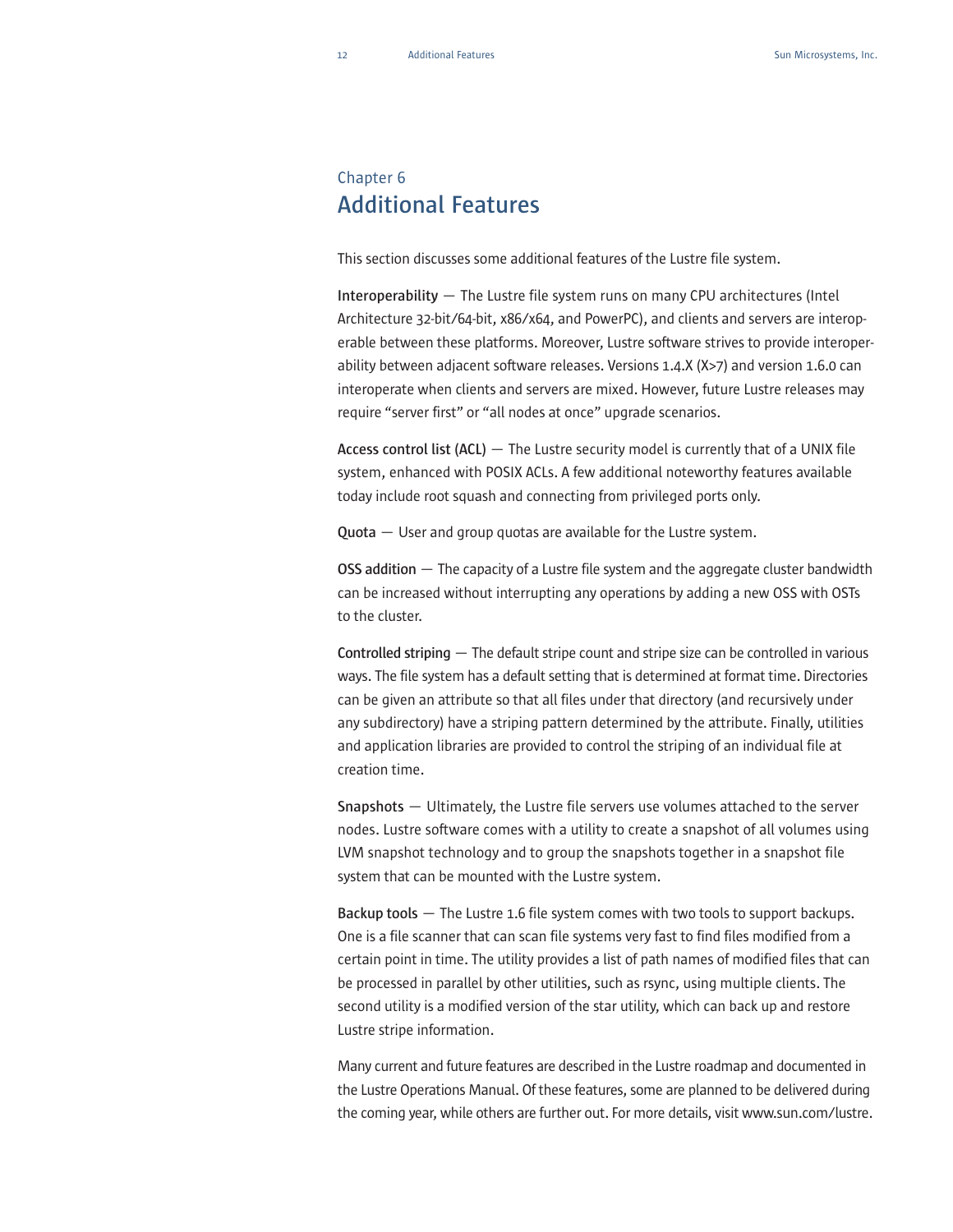#### Chapter 7

# **The Lustre File System Compared to Other Shared File Systems**

The performance of a Lustre file system compares favorably to other shared file system solutions, including shared-disk file systems, solutions in which shared file systems are exported using NFS protocol, and object architecture-based systems.

#### **7.1 Overview of solutions**

Shared disk file systems were introduced predominantly by Digital VAX/VMS clusters in the early 1980s. They rely on a SAN based on Fibre Channel, iSCSI, or InfiniBand technology. The IBM General Parallel File System (GPFS), PolyServe storage solutions, Silicon Graphics clustered file system (CxFS), Red Hat Global File System (GFS), and TerraScale Technologies TerraFS all fall into this category. The architecture of these file systems mirrors that of local disk file systems, and performance for a single client is extremely good. Although concurrent behavior suffers from an architecture that is not optimized for scalability, these systems offer failover with varying degrees of robustness. GPFS has been very successful for clusters of up to a few hundred nodes. Typically, SAN performance on Fibre Channel is reasonable, but it cannot compete with clients that use InfiniBand, Quadrics, or Myricom networks with native protocols.

To limit the scalability problems encountered by shared disk file systems, systems such as GPFS, CxFS, GFS, and PolyServe Matrix Server are often used on an I/O sub-cluster that exports NFS. Isilon offers an appliance for this purpose. Each of the I/O nodes then exports the file system through NFS version 2 or 3. For NFS version 4, such exports are more complex due to the requirement for managing shared state among the NFS servers. While the scalability of NFS improves, the layering introduces further performance degradation, and NFS failover is rarely completely transparent to applications. NFS offers neither POSIX semantics or good performance.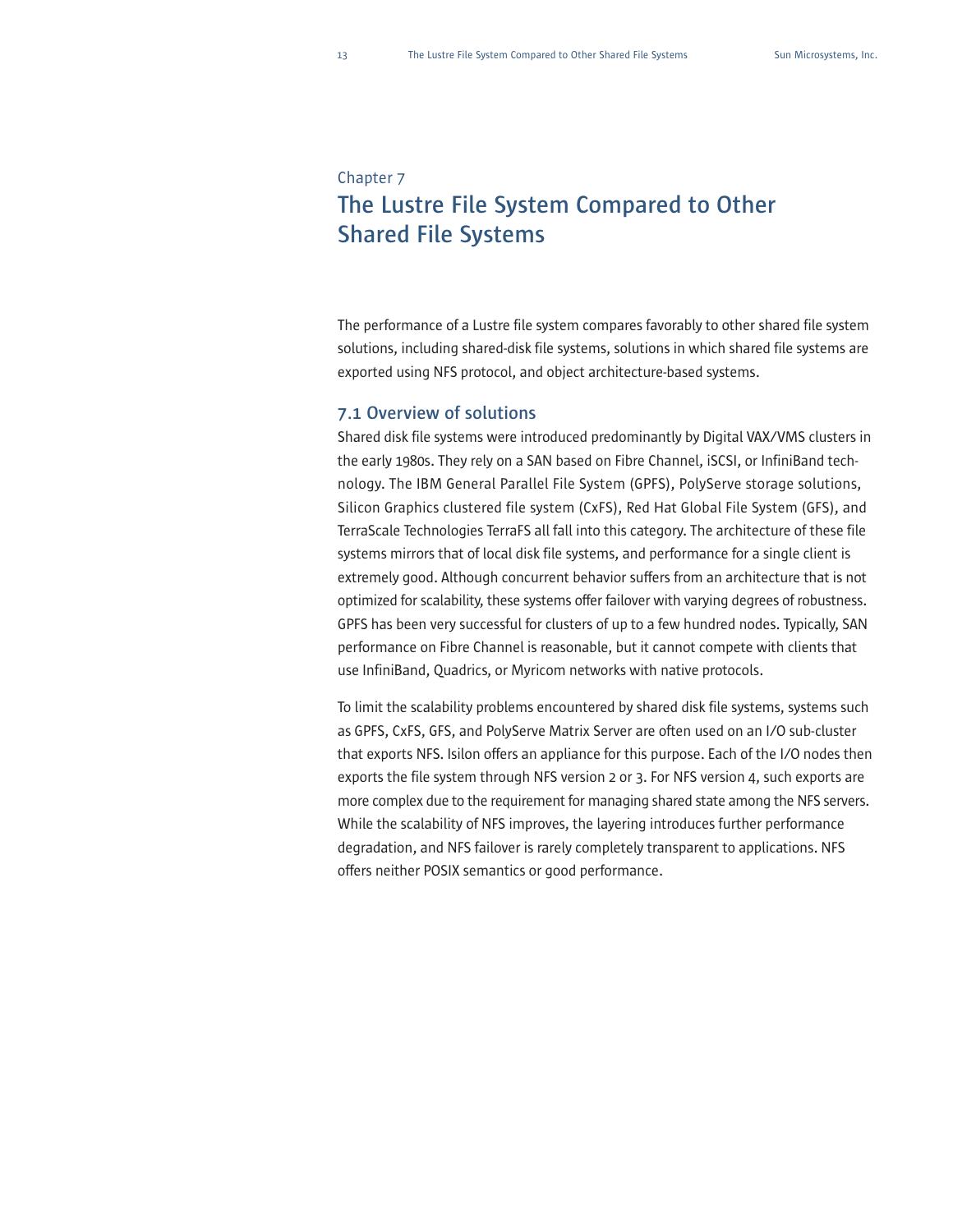A well-tuned Lustre cluster will normally outperform a NFS protocol-based cluster. Figure 9 and Figure 10 compare Luster file system performance with that of other file systems for parallel writes and for creation of metadata files in a single directory.<sup>2</sup>

Several systems offer novel architectures to address scalability and performance problems. Ibrix offers a symmetric solution, but little is publicly known about its architecture, semantics, and scalability. Panasas offers a server hardware solution combined with client file system software. It makes use of smart object iSCSI storage devices and a metadata server that can serve multiple file sets. Good scaling and security are achievable, even though all file locking is done by a single metadata server. The Panasas system uses TCP/IP networking. Lustre's architecture is similar, but is an open source, software-only solution running on commodity hardware.



*Figure 9. Xeon cluster average aggregate write bandwidth by number of clients*

<sup>2.</sup> Figure 9 and Figure 10 taken from Shared Parallel Filesystems in Heterogeneious Linux Multi-Cluster Environments by Jason Cope\*, Michael Oberg\*, Henry M. Tufo\*†, and Matthew Woitaszek\*, (\*University of Colorado, Boulder, †National Center for Atmospheric Research).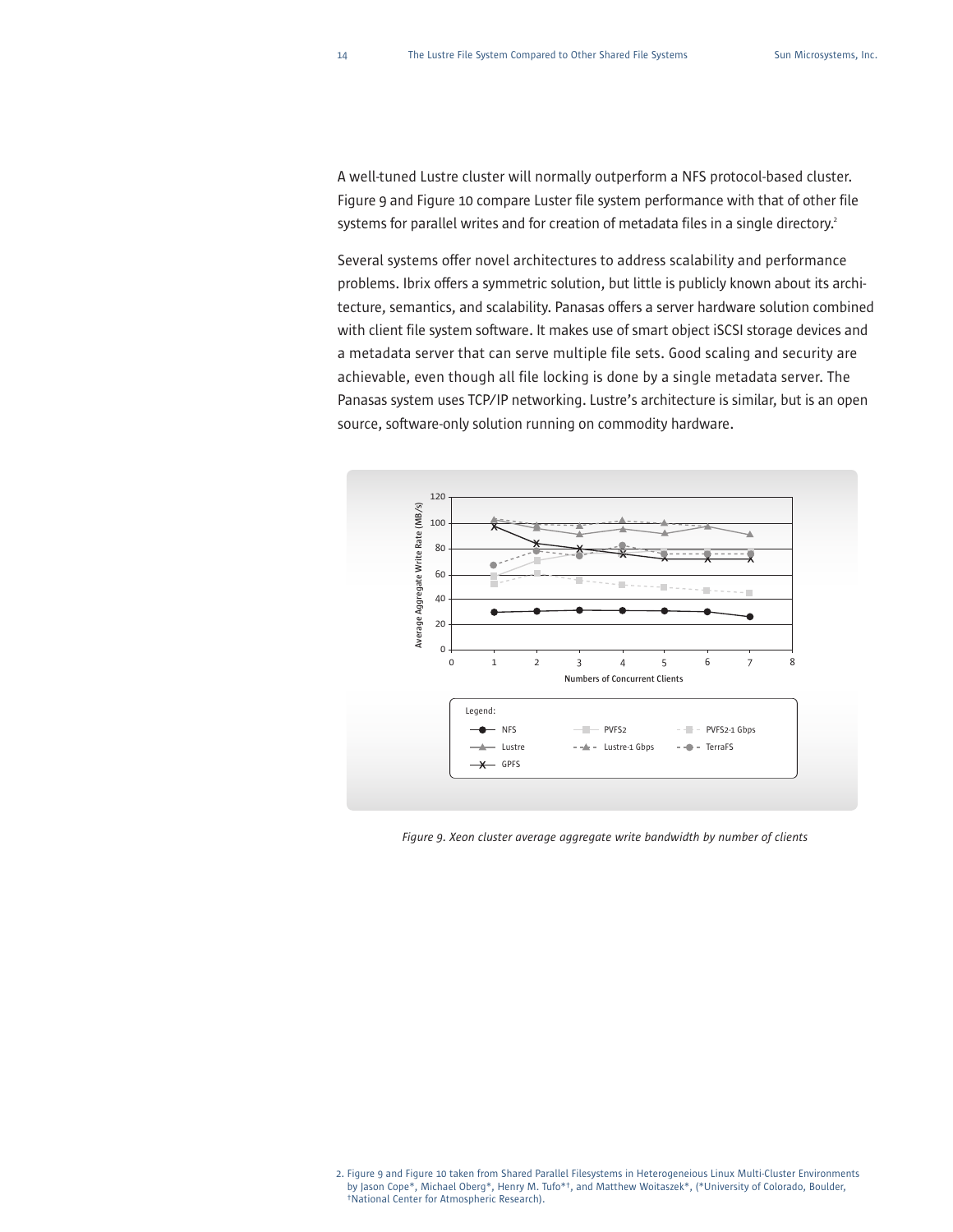

*Figure 10. Average aggregate file creation in a single directory by number of clients*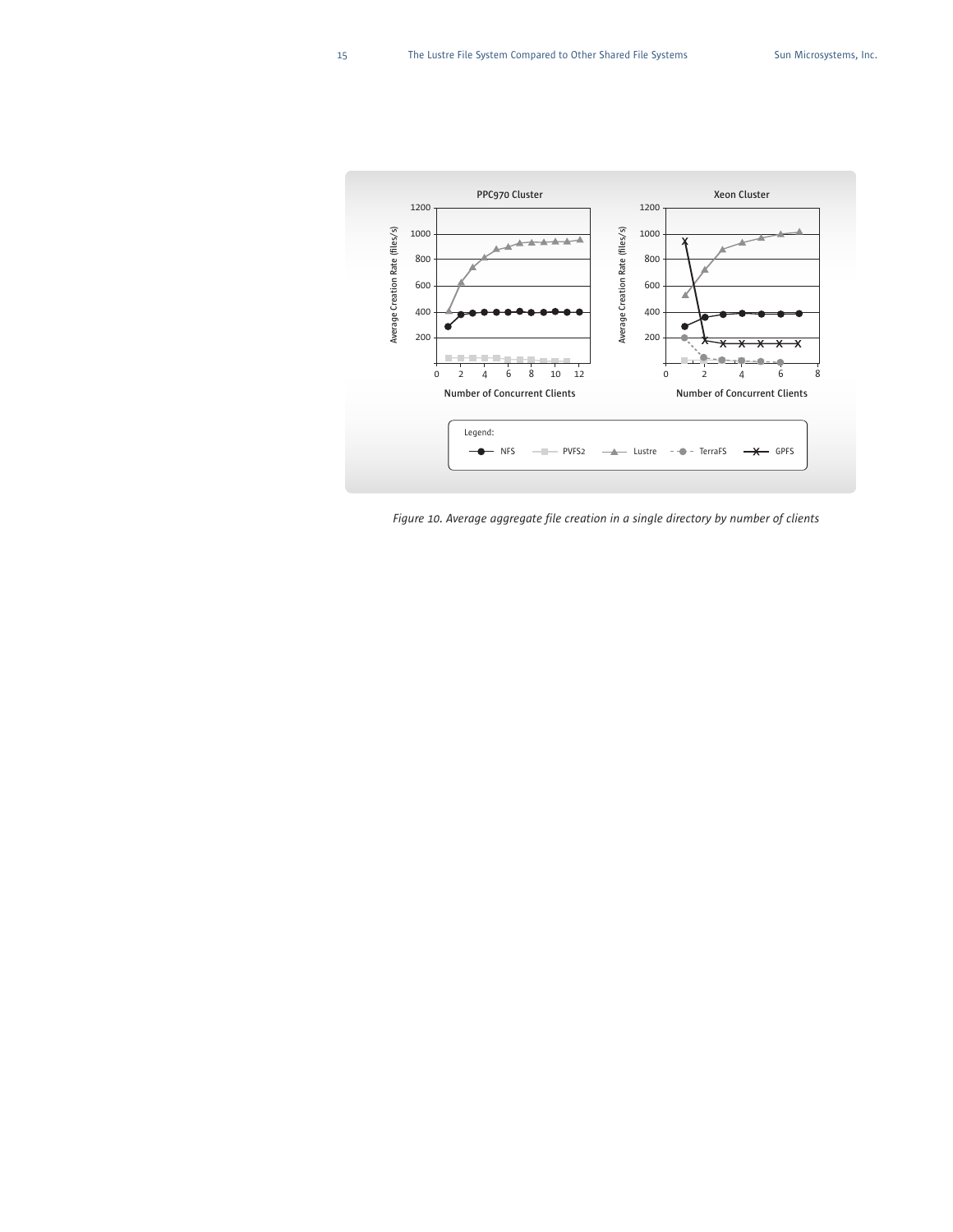#### **7.2 Shared file systems compared**

The following table shows how the Lustre file system is differentiated from other shared file systems.

| Aspect/FS                             | Lustre                                                                                               | <b>GPFS</b>                                     | Panasas                                                                  | StoreNext   Ibrix                          |              | <b>QFS</b>                 | <b>NFS</b>                                                           |
|---------------------------------------|------------------------------------------------------------------------------------------------------|-------------------------------------------------|--------------------------------------------------------------------------|--------------------------------------------|--------------|----------------------------|----------------------------------------------------------------------|
| License                               | Open<br>Source                                                                                       | Proprietary                                     | Proprietary                                                              | Proprietary                                | Proprietary  | Proprietary                | Clients<br>open, most<br>servers<br>proprietary                      |
| Type of<br>Solution                   | Software                                                                                             | Generally<br>bundled<br>with IBM<br>hardware    | Storage<br>blades<br>with disks                                          | Software                                   | Software     | Software                   | Software<br>and<br>hardware                                          |
| Availability                          | Numerous<br>partners:<br>Cray, Dell,<br>HP, , DDN,<br>Hitachi,<br>Terascala,<br>Red Hat,<br>and SUSE | <b>IBM</b>                                      | Panasas                                                                  | Quantum                                    | <b>Ibrix</b> | Sun                        | Widely<br>available                                                  |
| Scalability<br>(number of<br>clients) | >25,000                                                                                              | 1000                                            | Hundreds                                                                 | Dozens                                     | Hundreds     | 256                        | Dozens                                                               |
| <b>Networks</b><br>supported          | Most<br>networks                                                                                     | IP,<br>InfiniBand,<br>and<br>Federation         | IP                                                                       | <b>SAN</b>                                 | IP           | FC SAN                     | IP                                                                   |
| Architecture Object                   | storage<br>architecture file system                                                                  | Traditional<br>VAX cluster<br>architecture with | Object<br>storage<br>architecture file system<br>central lock<br>service | Traditional<br>VAX cluster<br>architecture | Unknown      | Distributed<br>file system | Not a<br>cluster file<br>system,<br>but a well-<br>known<br>standard |
| Modifiable                            | Integrated<br>with numer-<br>ous new<br>networks<br>and storage<br>devices                           | Unknown                                         | Only<br>offered<br>with<br>Panasas<br>hardware                           | <b>No</b>                                  | Unknown      | N <sub>o</sub>             | <b>No</b>                                                            |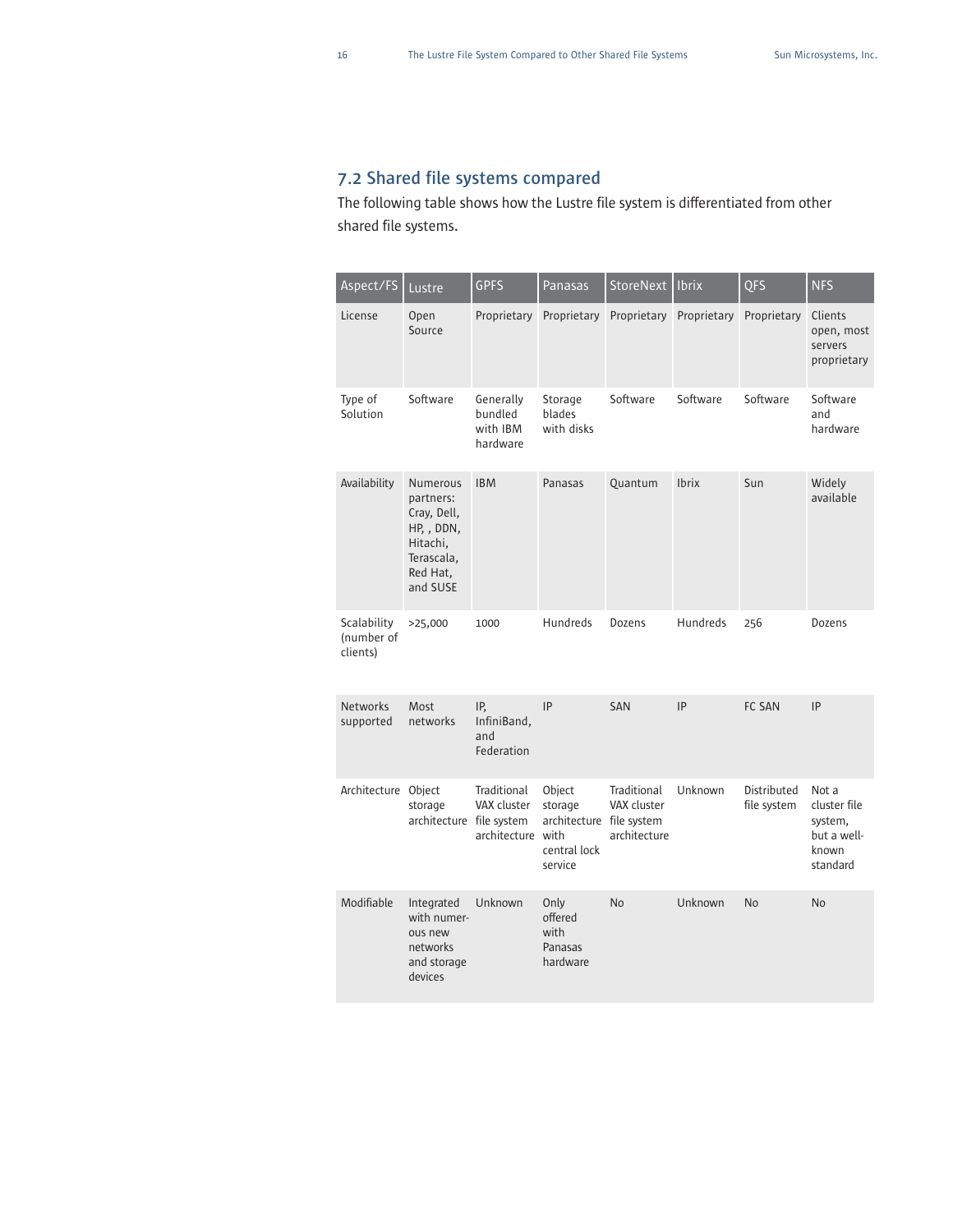### Chapter 8 **About Sun**

A singular vision, The Network is the Computer™, drives Sun in delivering industryleading technologies that focus on the whole system — where computers, software, storage, and services combine. With a proven history of sharing, building communities, and innovation, Sun solutions create opportunities, both social and economic, around the world. You can learn more about Sun at sun.com.